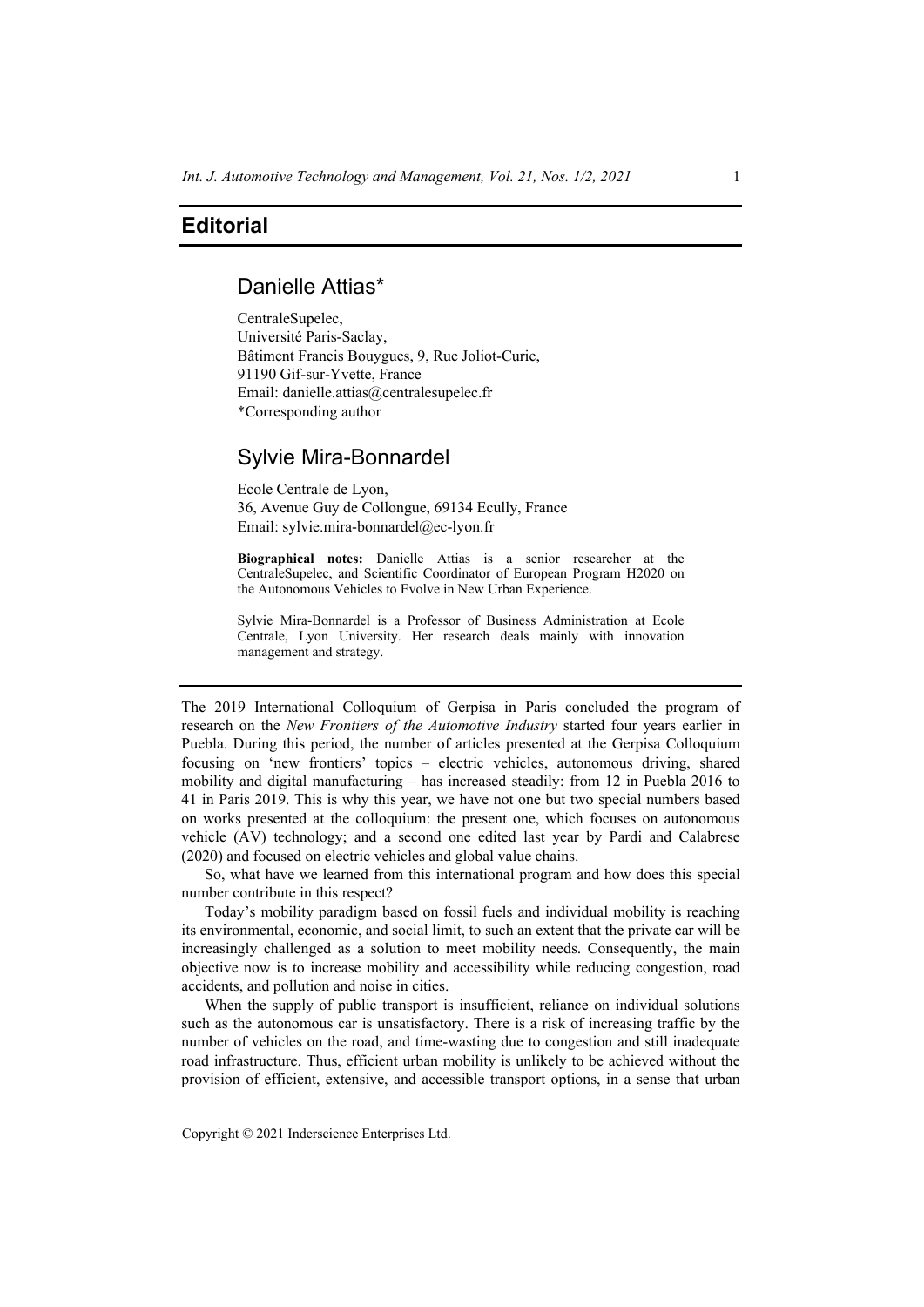areas require robust mobility solutions that are well integrated in the overall urban planning system. Supposing that this new understanding of transport solutions is to be achieved, policy-makers, urban and mobility planners, and city stakeholders must undertake vital initiatives by adopting a multimodal and integrated approach.

Thereby, the development of these new mobility forms will not only cause a complete disruption of urban mobility services, but it will turn the table for the stakeholders involved in the car industry (manufacturers, energy companies, computer scientists and public authorities).

In this sense, several initiatives in the context of mobility-as-a-service (MaaS) have arisen, whose purpose is to offer users with seamless, tailored door-to-door multimodal mobility packages via a single interface of a service provider. Thereby, MaaS appears to focus on the changing role of the car, becoming a vehicle used but not owned, available to be booked for a point-to-point trip, with or without a driver in the future AVs come on stream in volume. Hence, AVs are inserted in the most significant historical change for society, the economy, automobile and public transport industry.

In this special issue on AVs, the aim was to shed a relevant and innovative light on autonomous mobility. As the implementation of more advanced sensors, radars, and navigation technologies in vehicles increases, there is now a potential for the mass deployment of a new form of shared, electrically operated, driverless vehicles for urban environments. In this sense, the technology itself is no longer the major hindrance. The main roadblocks that AVs are now facing are consumer acceptance and regulatory frameworks. Thus, urban centres could significantly benefit from the introduction of AVs, since – by being offered as a service – they can compete with automobiles by price, and even be more efficient than traditional public transport (taking 10 instead of 150 passengers), moving on flexible rather than fixed routes, and being on-demand rather than on schedule.

In this regard, several challenges remain unanswered and are discussed in this special issue, such as: What is the current level of the AVs' technology diffusion? What are the critical success factors for AVs insertion in a given country? What is the current global scenario of experimentations with shared AVs? What is the potential of advanced driver assistance systems for the aging global population? And what are some potential realistic usage scenarios for shared AVs?

This special issue is part of a forward-looking dynamic in the face of these rapid and complex changes in the urban space. By representing a potentially disruptive and beneficial change to the current transportation business model, AVs are bound to change the future of urban mobility, and such transformation will not only affect the means of transport but society as a whole. Nevertheless, it is still complex to understand how life will be affected by this disruptive innovation in a sense that the timing, scale, and direction of the AVs' impacts are unclear (e.g., issues with data privacy and cybersecurity), and the opportunities to influence investment decisions are also still limited.

However, we could share the point of view of J.L. Marchand, Deputy Director of Eurovia, "We should be able to say in the years to come in which network it may be accepted a particular type of vehicle with a particular level of intelligent service and we will not escape this reflection." Being so, these new AVs trends are concomitant with the generalisation of so-called service economics – where owning a car will no longer be seen as a priority for users; thus, vehicles tend to be increasingly shared and the 'mobility' function becomes the goal of market and business analysis.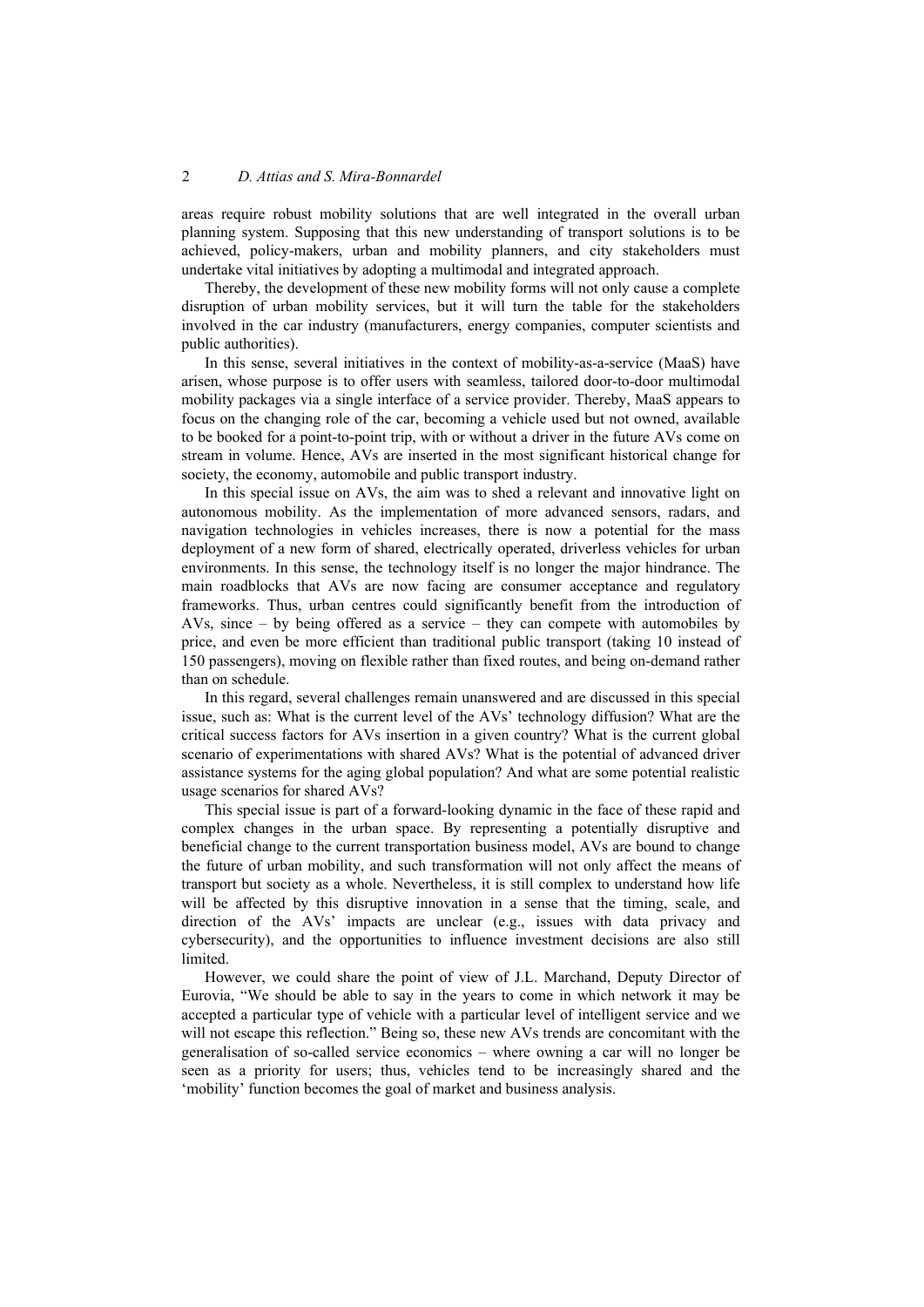### *Editorial* 3

This publication thus shows that the approach to the autonomous mobility offer is being reconfigured. The AV has become a 'commonplace' technical object and responds to a logic of individual use. On the other hand, there has now been a growing interest and focus on the collective and public means of mobility. In this sense, shared AVs seem to be a response to a specific need of large urban cities. Issues related to autonomous public transport, environmental concerns, market dissemination of the technology, aging demographics and new uses are transforming the way of thinking mobility in an urban space.

This special issue is composed of five complementary articles offering both a clear picture of the current situation of AVs and food for thought on their future evolution in the urban space. After a large perspective on the various experiments that have taken place around the world, the articles of this special issue question the process and the factors of diffusion of AVs and scenarios of their insertion in urban mobility.

The first article gives an overview on worldwide experimentations with autonomous shuttles for collective transport. Fabio Antonialli performs a comprehensive benchmark on these experimentations collecting data online on both academic and grey literature yielding a research corpus of 176 experimentations. Results show a European lead on both the number of experimentations and manufacturers. The majority of the deployments were aimed towards public transportation being short to mid-term trials, mainly offered free of charge to users. Regular-line transport was the prevailing operational mode adopted, meanwhile, on-demand services were present but incipient, mainly due to legal barriers and technological and infrastructural constraints. Eight main typologies of uses able to fulfil both private and public transport offerings were identified, being either focused on solving first and last-mile issues or micro transit commute. At last, the main common stakeholders were identified, as well as how different forms of value are created and distributed among them.

If the number of experimentations is an indicator of the growing interest in AVs, the question of their generalisation as a common mode of transport still remain open, since autonomous driving has a strong potential of changing the existing market paradigms and facing new challenges. Therefore, in the second article, João Paulo Nascimento da Silva, Kelly Carvalho Vieira, Joel Yutaka Sugano, Gabriel Pedrosa and Cledison Carlos de Oliveira, analyse which factors may leverage the diffusion of AVs. Their study addresses the diffusion of AV technology using the Rogers' innovations diffusion model in order to better understand the factors that can trigger a higher adoption rate and increase diffusion. The results indicate that research on this topic is still scarce and strongly dispersed, thus not yet prepared to form the defining characteristics of the innovations diffusion model. Yet, the article offers a theoretical framework and lay ground to future research issues.

In the same perspective, the third article from Bruna Habib Cavazza, Thais Assis de Souza, Rodrigo Marçal Gandia, André Luiz Zambalde and Isabelle Nicolaï examine the diffusion of AVs in Brazil and France via the innovation radar. The authors seek to identify the critical success factors, to propose a theoretical model of the innovation radar for the insertion of AVs as a product-service system in a country, and to map and discuss the radar in the context of Brazil and France. They address the gap between the development of AVs, the differences between two national contexts, and the lack of specific knowledge about how to manage disruptive innovation in countries. The author's intent to bring clear diagnosis about the innovation, allowing